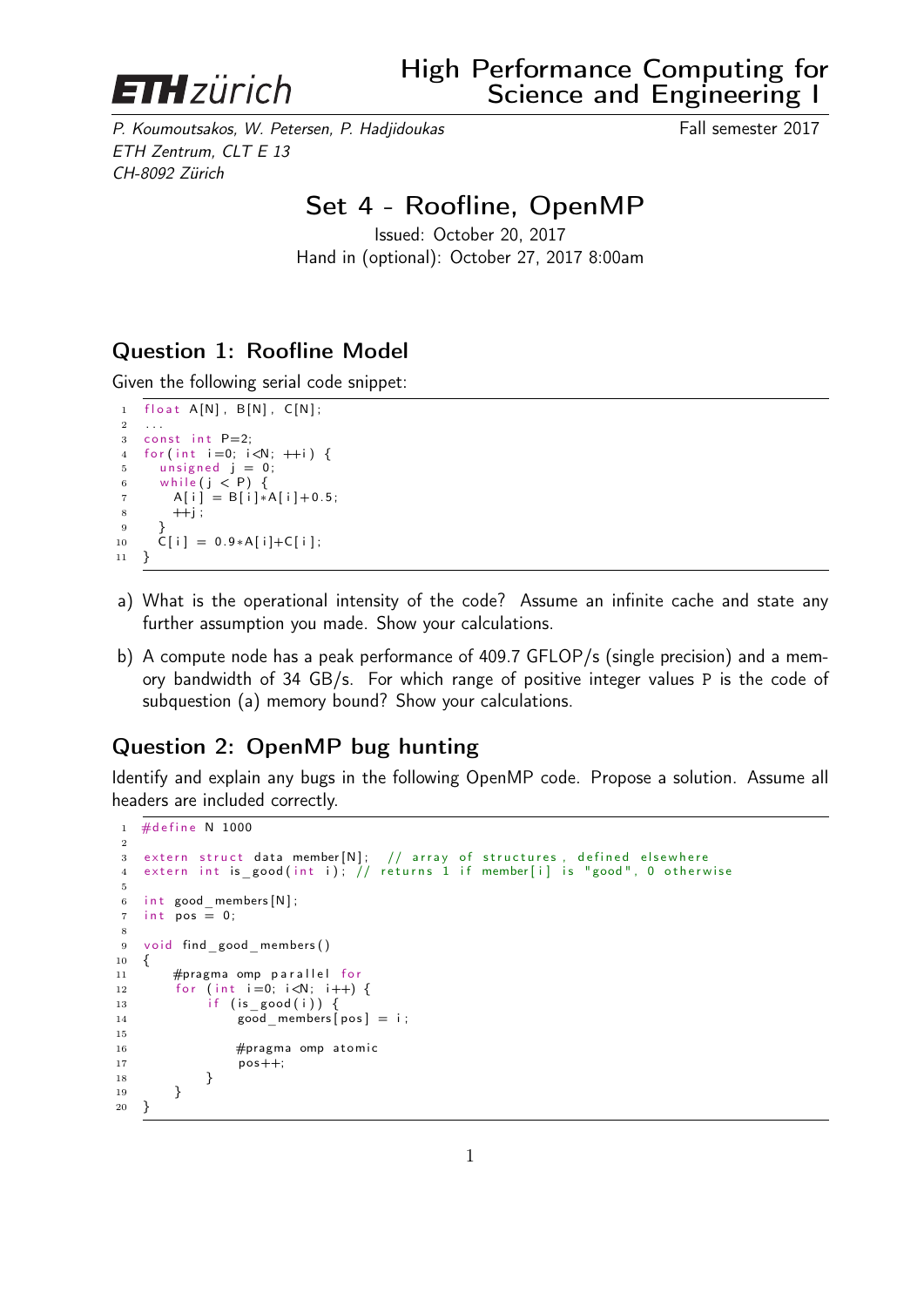Hints:

- Identify the race condition, as we did in Quiz 2 of the last lecture (OpenMP part 2).
- $\bullet$  In your solution you can use "omp critical" or "omp atomic capture"<sup>1</sup>

#### Question 3: OpenMP loop scheduling

Implement an equivalent version of the following code without using OpenMP worksharing constructs (for, sections, single).

```
extern double work (int i);
2 void test (double *a, int N)
3 {
4 #pragma omp parallel for schedule (dynamic, 1)
5 for (int i = 0; i < N; i++) {
6 A[i] = work(i);7 }
8 }
```
Hints:

- According to the specified loop scheduling policy, an idle thread gets dynamically the next available iteration (chunk size  $= 1$ ).
- Study the example code for the schedule clause, available at https://gitlab.ethz.ch/ hpcse17/hs2017/blob/master/examples/openmp1/basic/for.c.
- You will need a parallel region and some synchronization mechanism for updating the shared loop counter.

#### Question 4: Statistics

In statistics.cpp, the sequential diagnostics function compute max density() finds and prints the maximum density value and its location.

```
1 void compute max density ( double *rho , int N)
2 {
\frac{3}{1} // rho : matrix of size NxN, allocated as one dimensioal array.
4 // rho [i*N+j] corresponds to rho [i, j]
5 // This routine finds the value of max density (max_rho) and its
6 // location (max_i, max_j) - it assumes there are no duplicate values
7 double max_rho;
8 int max i, max j;
9
10 max_{10} max rho = rho_{0} [0];
11 max i = 0;
12 max j = 0;
13
14 for (int i = 0; i < N; +i)
15 for (int j = 0; j < N; +j)<br>16 f
16 {
17 if (rho_{i} + N + j) > max rho)
18 {
19 max rho = rho [ i*N + j ];
20 max_i^- i = i;
21 max j = j;
22 }
23 }
24
25 p r i n t f ( "=====================================\n" ) ;
```
<sup>&</sup>lt;sup>1</sup>omp atomic capture: OpenMP specs 3.1, section 2.8.5, especially page 74, lines 8–13.